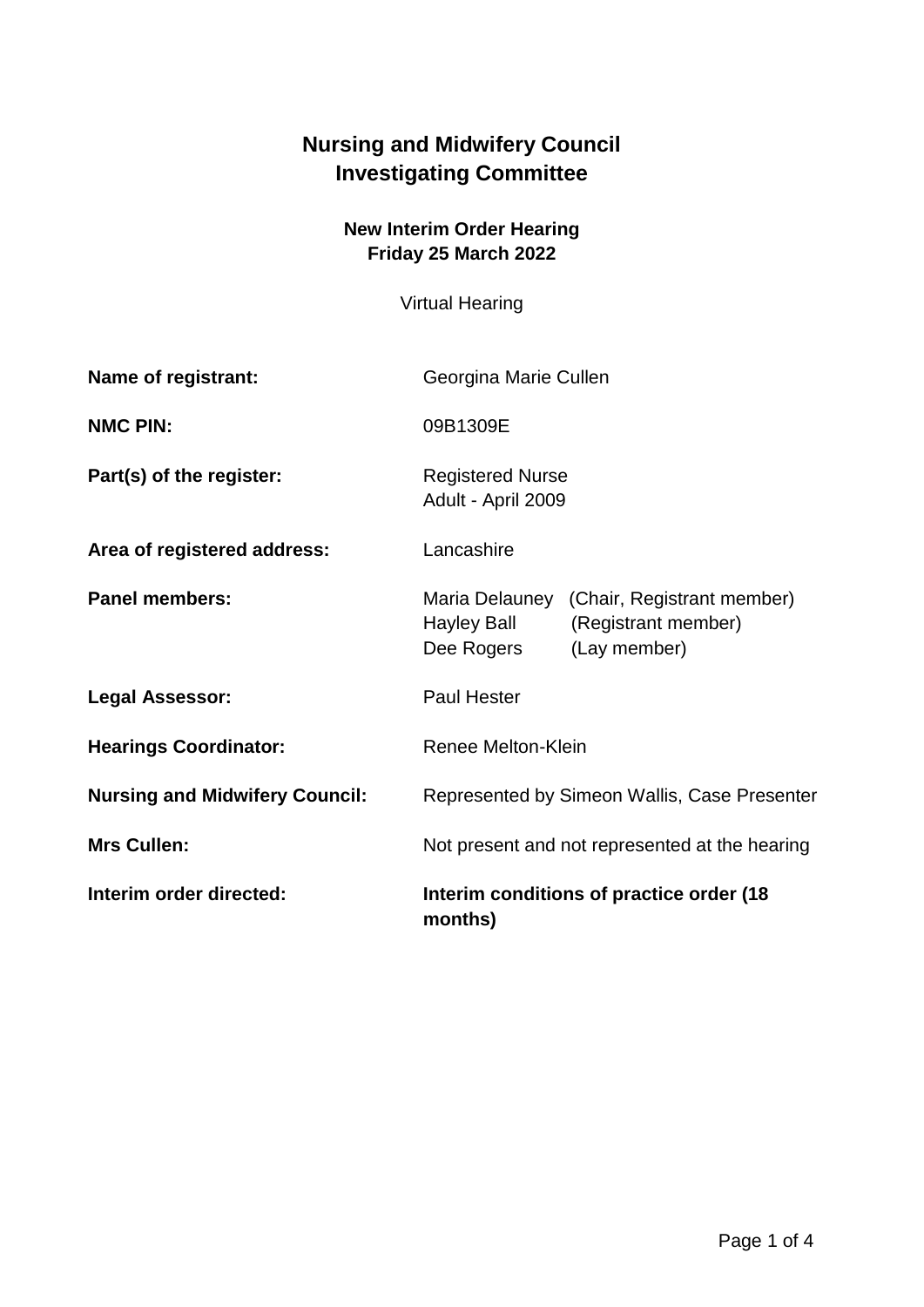## **Decision and reasons on interim order**

The panel decided to make an interim conditions of practice order for a period of 18 months.

The panel has determined that the following conditions are proportionate and appropriate:

For the purposes of these conditions, 'employment' and 'work' mean any paid or unpaid post in a nursing, midwifery, or nursing associate role. Also, 'course of study' and 'course' mean any course of educational study connected to nursing, midwifery, or nursing associates.

- 1. You must limit your nursing practice to one substantive employer, which must not be an agency or working on the bank.
- 2. You must not carry out medication management unless you are under the direct supervision of another registered nurse; nor should you have any access to the controlled medicines cupboard.
- 3. You must ensure that you are supervised any time you are working. Your supervision must consist of working at all times on the same shift as, but not always directly observed by another registered nurse.
- 4. You must work with a line manager mentor or supervisor to create a personal development plan (PDP). Your PDP must address concern specifically in relation to;
	- a. Controlled drugs administration;
	- b. Record keeping and documentation.

You must send your case officer a copy of your PDP before your next review hearing.

5. You must: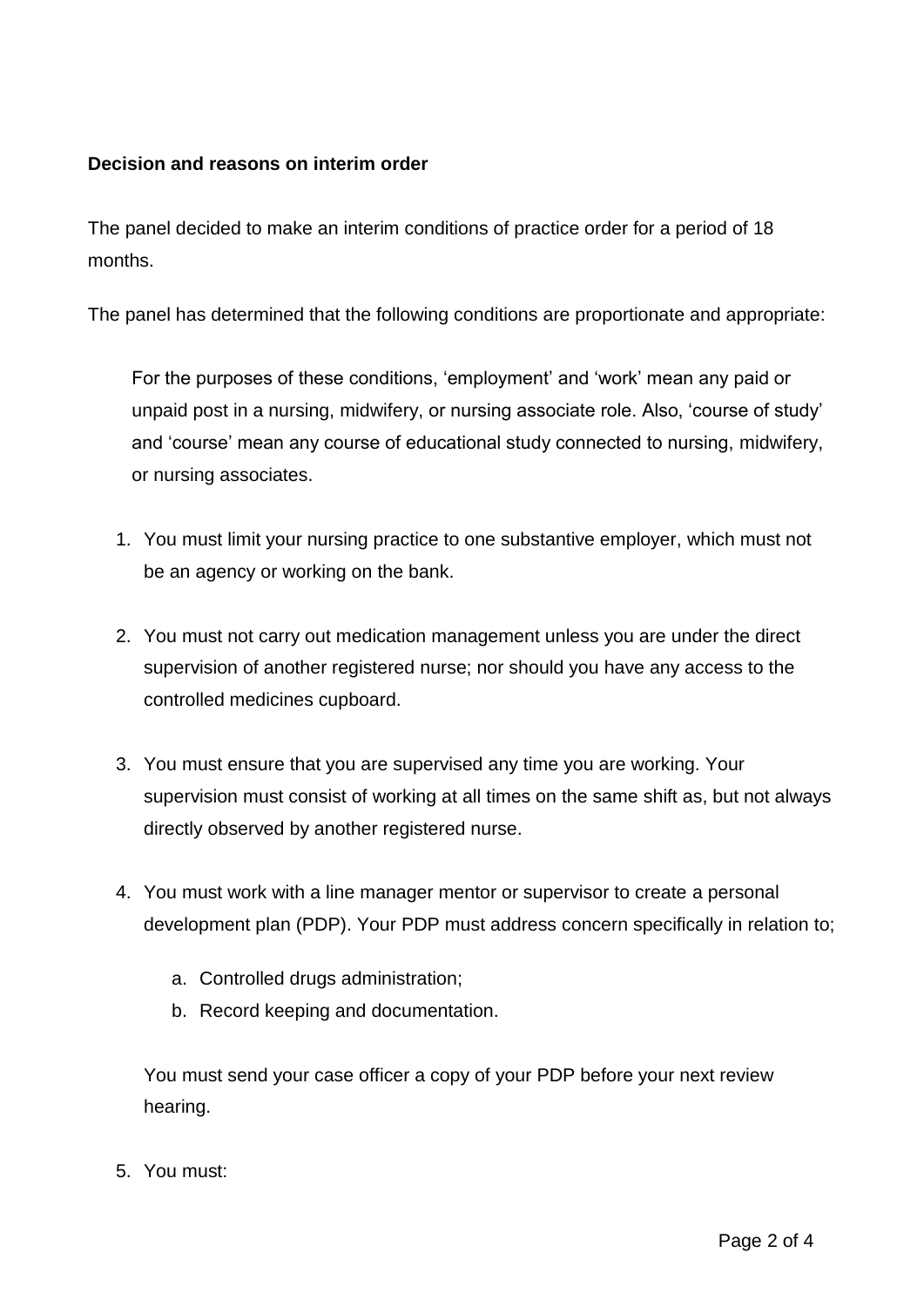- a. Meet with your line manager, mentor, or supervisor every two weeks to discuss the aims set out in your PDP, as well as your conduct and clinical performance.
- b. Send your case officer a report of these meetings before any review hearing or meeting. This report must show your progress towards achieving the aims set out in your PDP and comment upon your conduct and clinical performance.
- 6. You must keep the NMC informed about anywhere you are working by:
	- a. Telling your case officer within seven days of accepting or leaving any employment.
	- b. Giving your case officer your employer's contact details.
- 7. You must keep the NMC informed about anywhere you are studying by:
	- a. Telling your case officer within seven days of accepting any course of study.
	- b. Giving your case officer the name and contact details of the organisation offering that course of study.
- 8. You must immediately give a copy of these conditions to:
	- a. Any organisation or person you work for.
	- b. Any employers you apply to for work (at the time of application)
	- c. Any establishment you apply to (at the time of application), or with which you are already enrolled, for a course of study.
- 9. You must tell your case officer, within seven days of your becoming aware of:
	- a. Any clinical incident you are involved in.
	- b. Any investigation started against you.
	- c. Any disciplinary proceedings taken against you.
- 10.You must allow your case officer to share, as necessary, details about your performance, your compliance with and / or progress under these conditions with:
	- a. Any current or future employer.